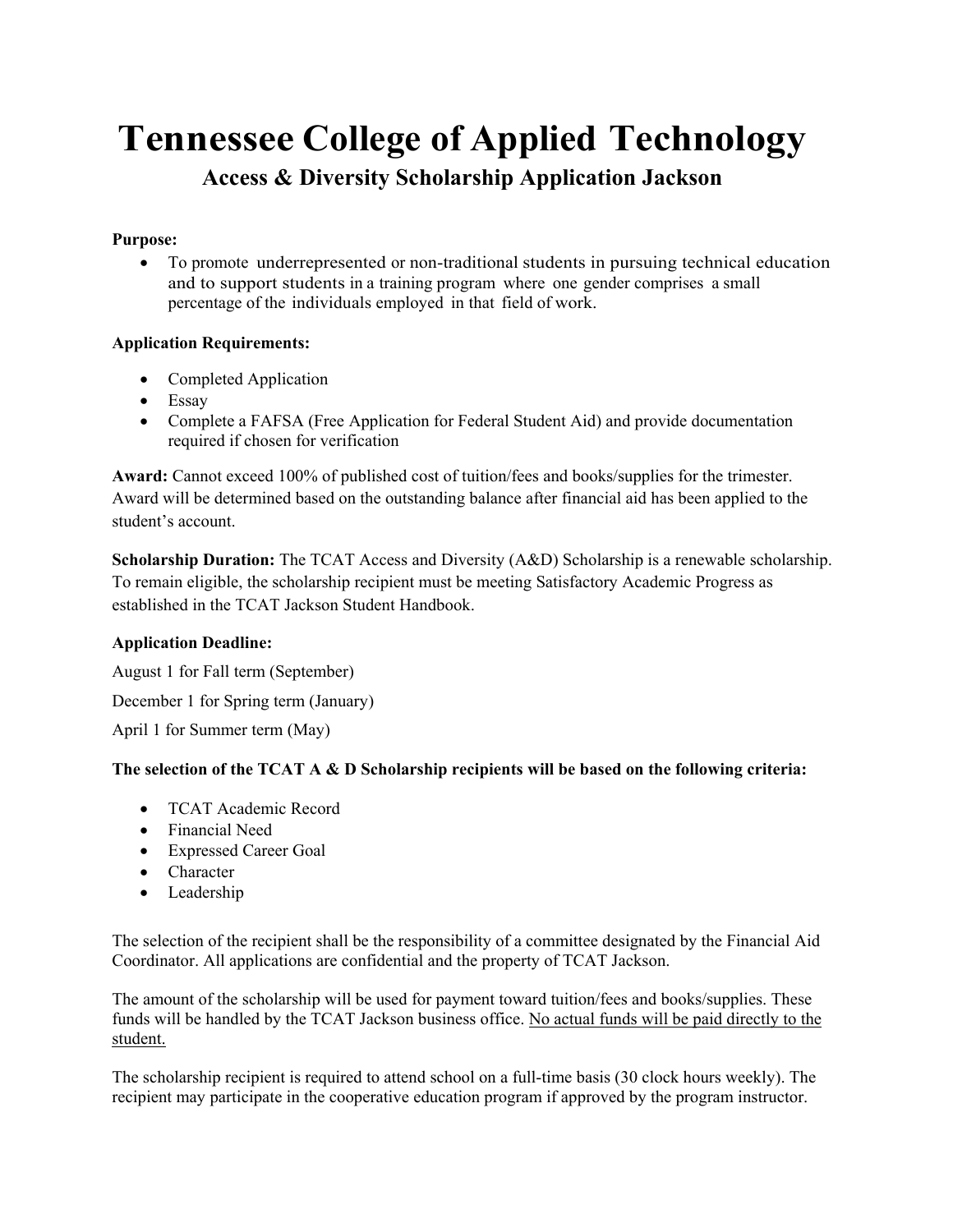## **Tennessee College of Applied Technology**

**Access & Diversity Scholarship Application Jackson** 

# **Applicant Demographic Information:** Applicant Name Student ID # Address and the contract of the contract of the contract of the contract of the contract of the contract of the contract of the contract of the contract of the contract of the contract of the contract of the contract of th Gender Application Term Application Term Program and the contract of the contract of the contract of the contract of the contract of the contract of the contract of the contract of the contract of the contract of the contract of the contract of the contract of th School, Community, and/or Civic Activities

Attach an essay (approximately 200 - 300 words) describing why you wish to pursue the career of your choice. Essay must be typed.